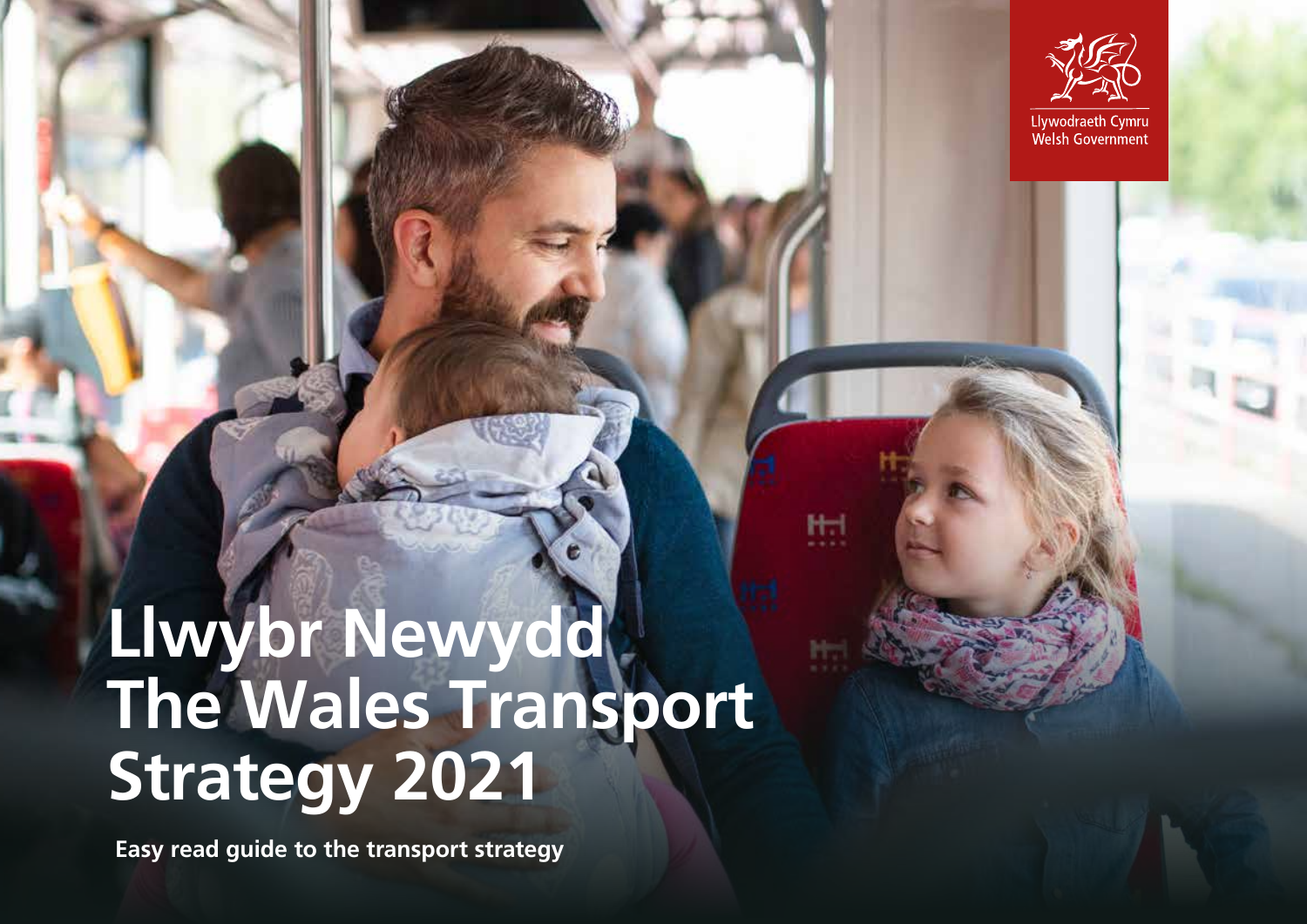

#### **Contents**

| How to use this document           | 3  |
|------------------------------------|----|
| What is a transport strategy?      | 4  |
| What do we mean by transport?      | 5  |
| How we help transport in Wales now | 8  |
| Why do we need a new strategy?     | 10 |
| What does our new strategy say?    | 14 |
| What are the most important things |    |
| that we need to do?                | 15 |
| Why do we need to do this?         | 17 |
| What happens next?                 | 19 |
| Thank you for helping us           | 21 |

This document is also available in Welsh.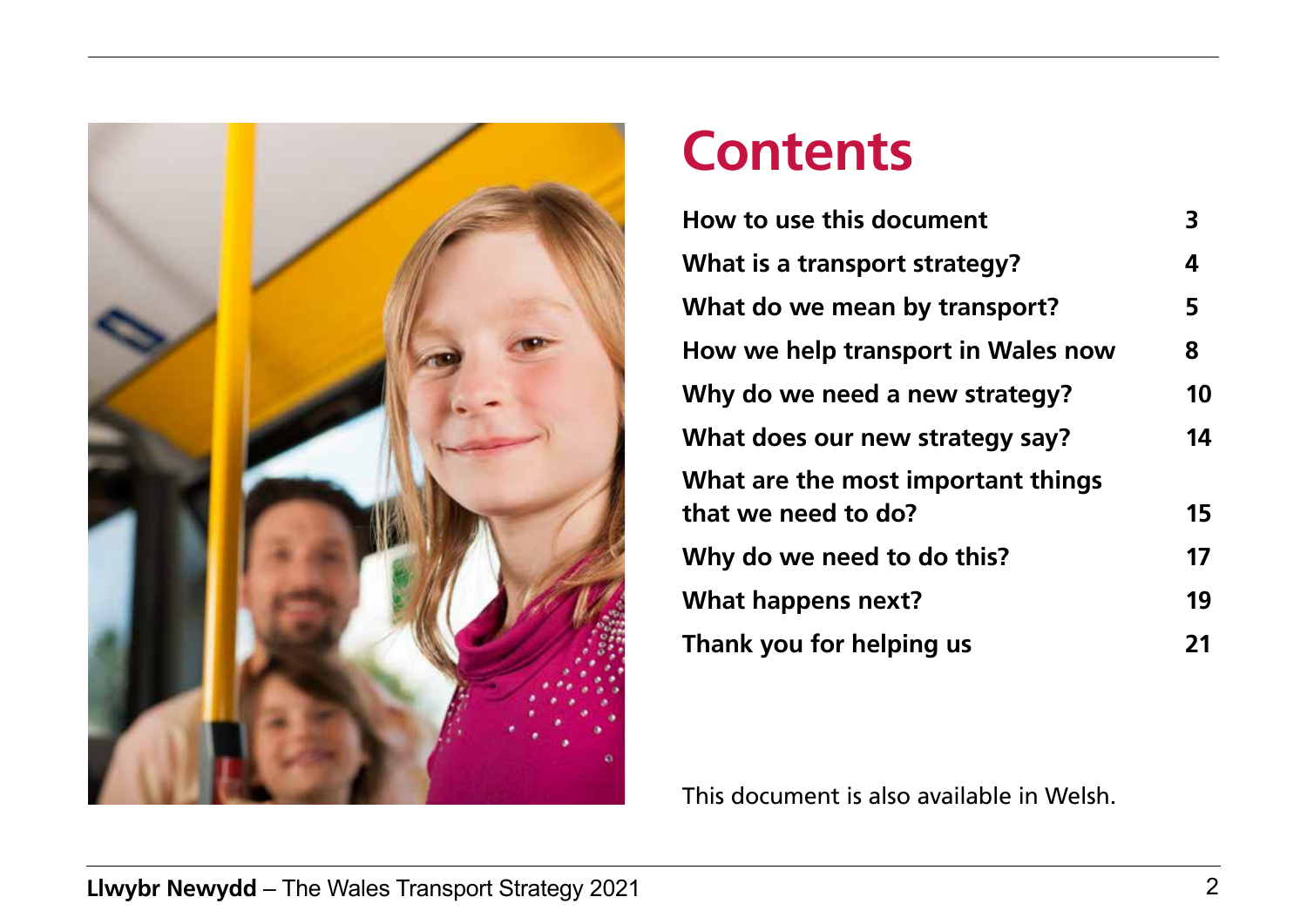

## **How to use this document**

This is an easy read version.

You may need support to read and understand this. Ask someone you know to help you.

'We' means Welsh Government.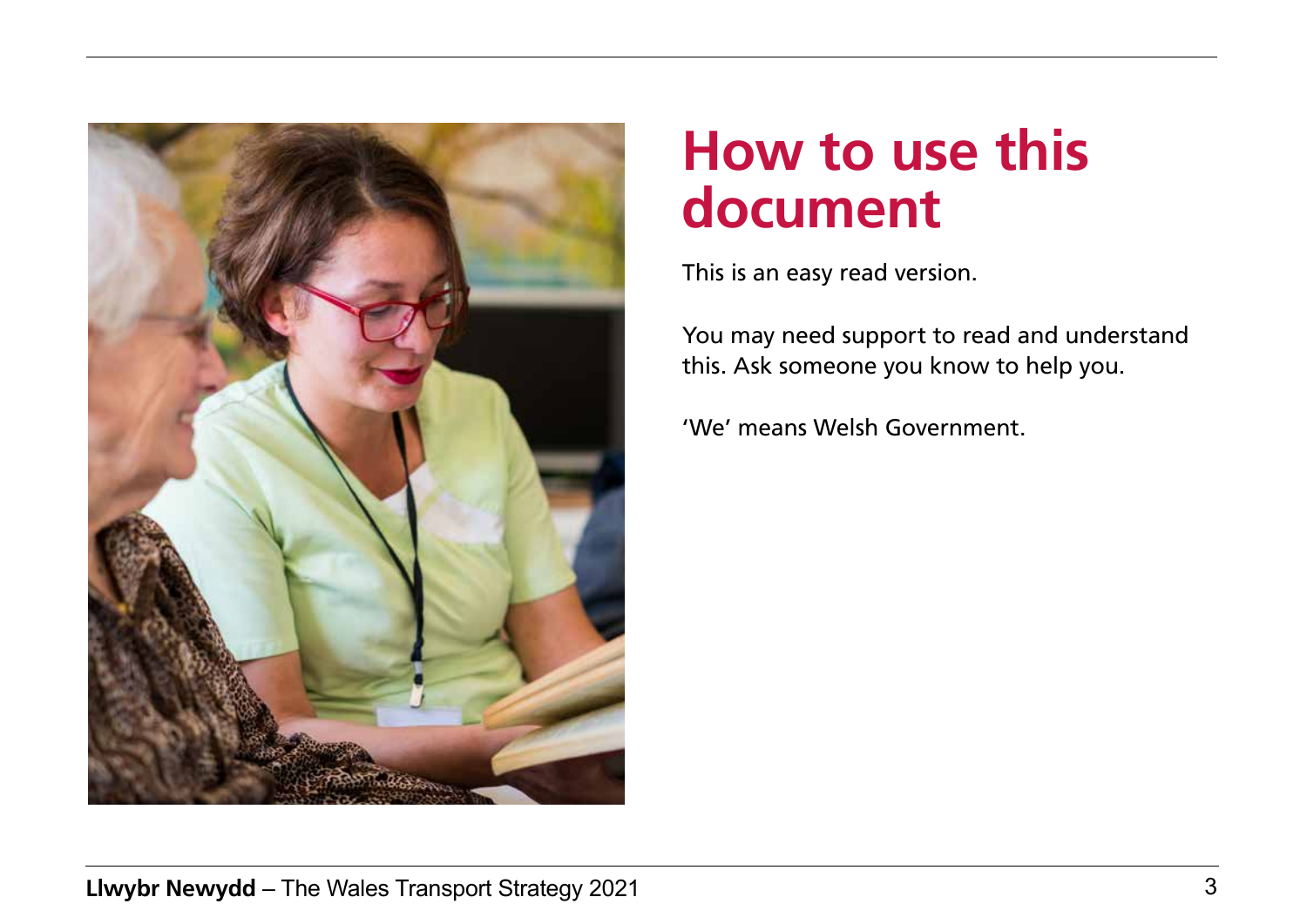



## **What is a transport strategy?**

We want to improve transport in Wales. We have published a new transport strategy to help us do that.

The strategy is a document that explains how we will make transport in Wales better.

We don't have enough money to do everything. So the strategy will help us decide what is most important.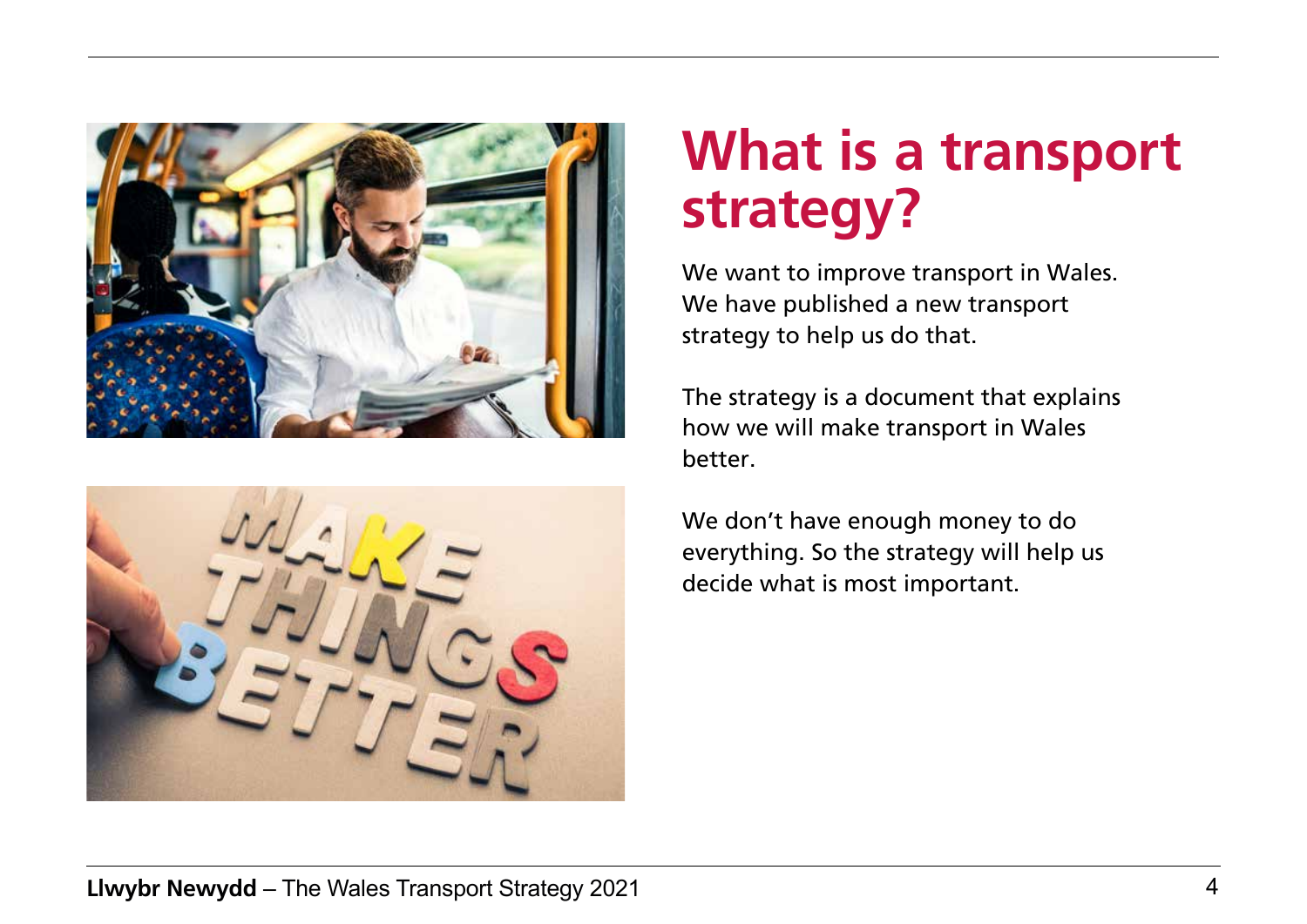



## **What do we mean by transport?**

Transport moves people from one place to another.

It is also moves things from one place to another. Small things such as parcels or food, or big things like machines.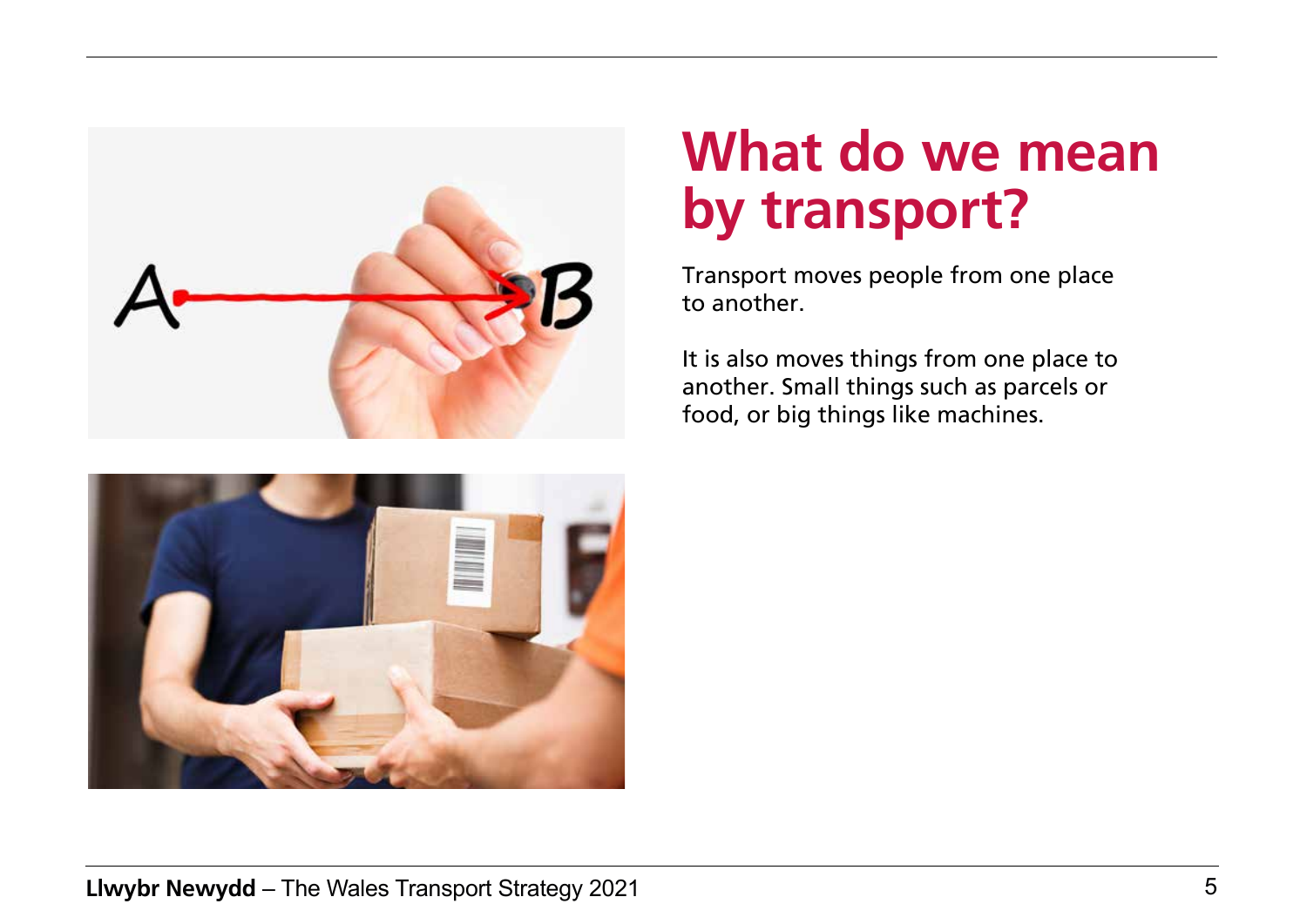

The different types of transport include:

- walking
- cycling
- buses
- trains
- cars
- community transport such as local buses
- trucks and vans
- ships
- aeroplanes
- taxis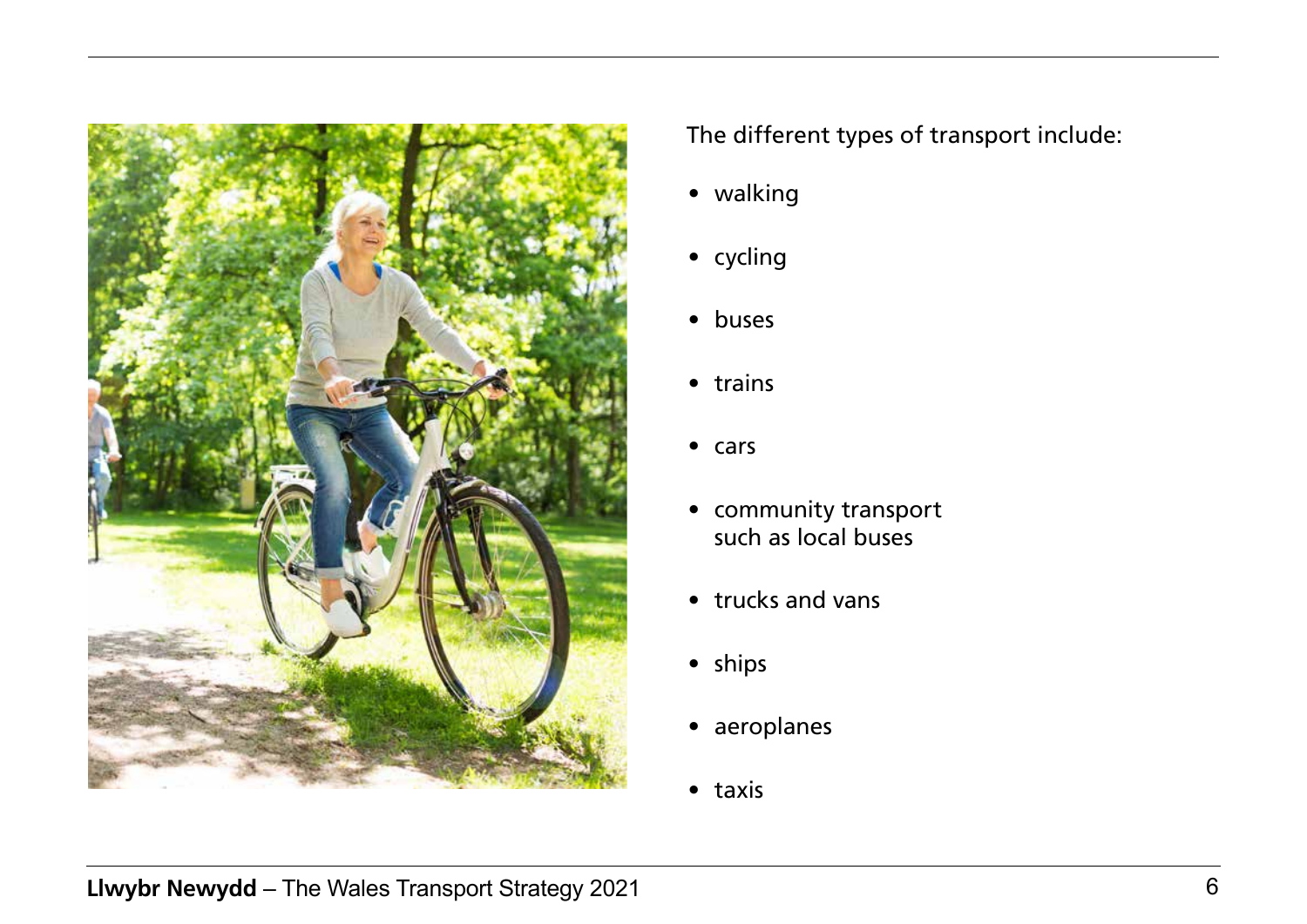



Infrastructure includes the things that we need to make transport work.

Transport infrastructure includes:

- railway lines and stations
- roads
- car parking
- cycle lanes
- bridges and signs
- bus stops and bus shelters
- ports and harbours
- airports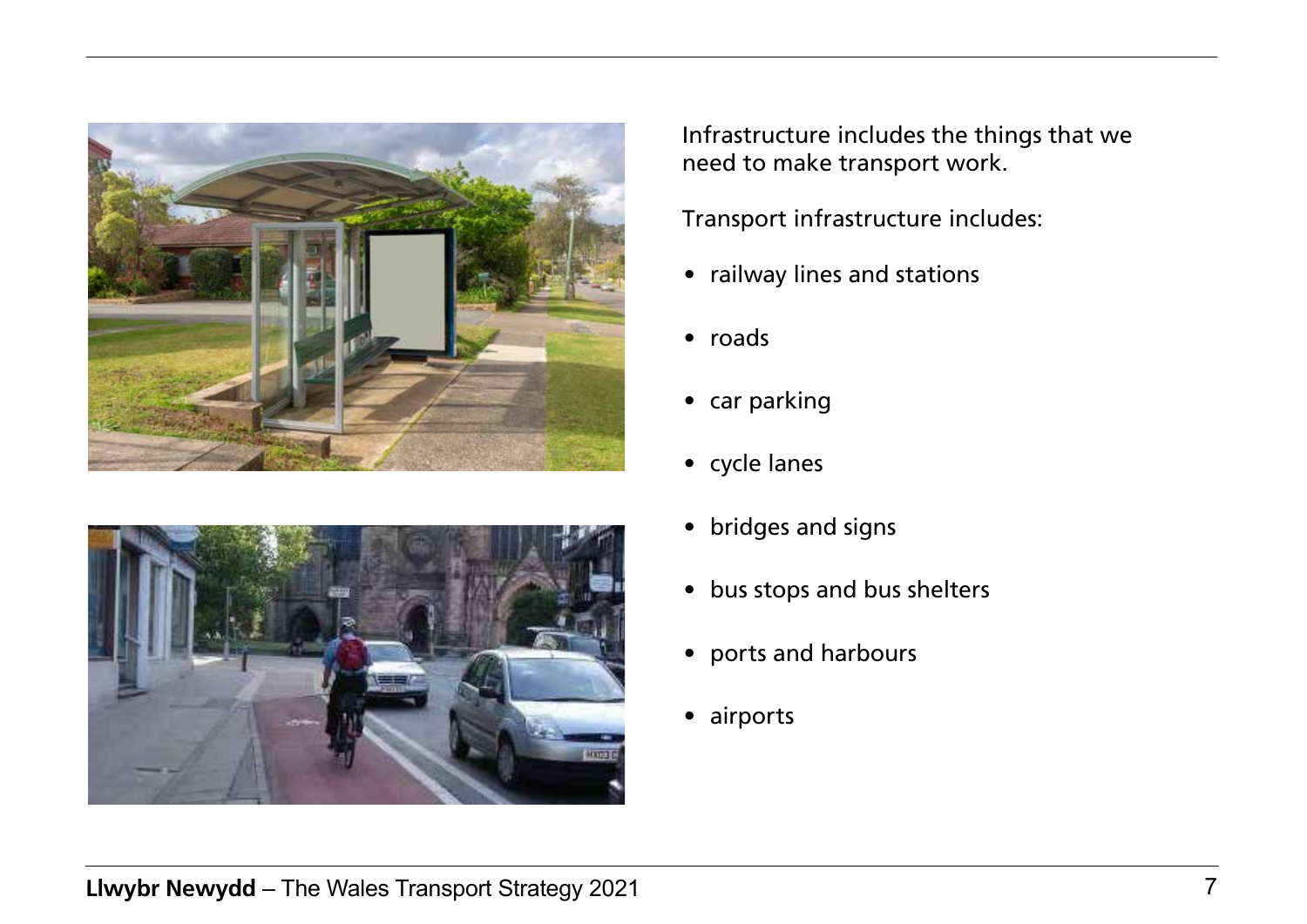

#### **How we help transport in Wales now**

We do lots of things to help transport in Wales.

We repair the roads and keep them safe.

We also fund things to encourage more people to walk and cycle, such as new cycle lanes so that more people can use their bikes safely.

We fund bus services in Wales. This includes local services and long distance services. We also fund discounts for young people.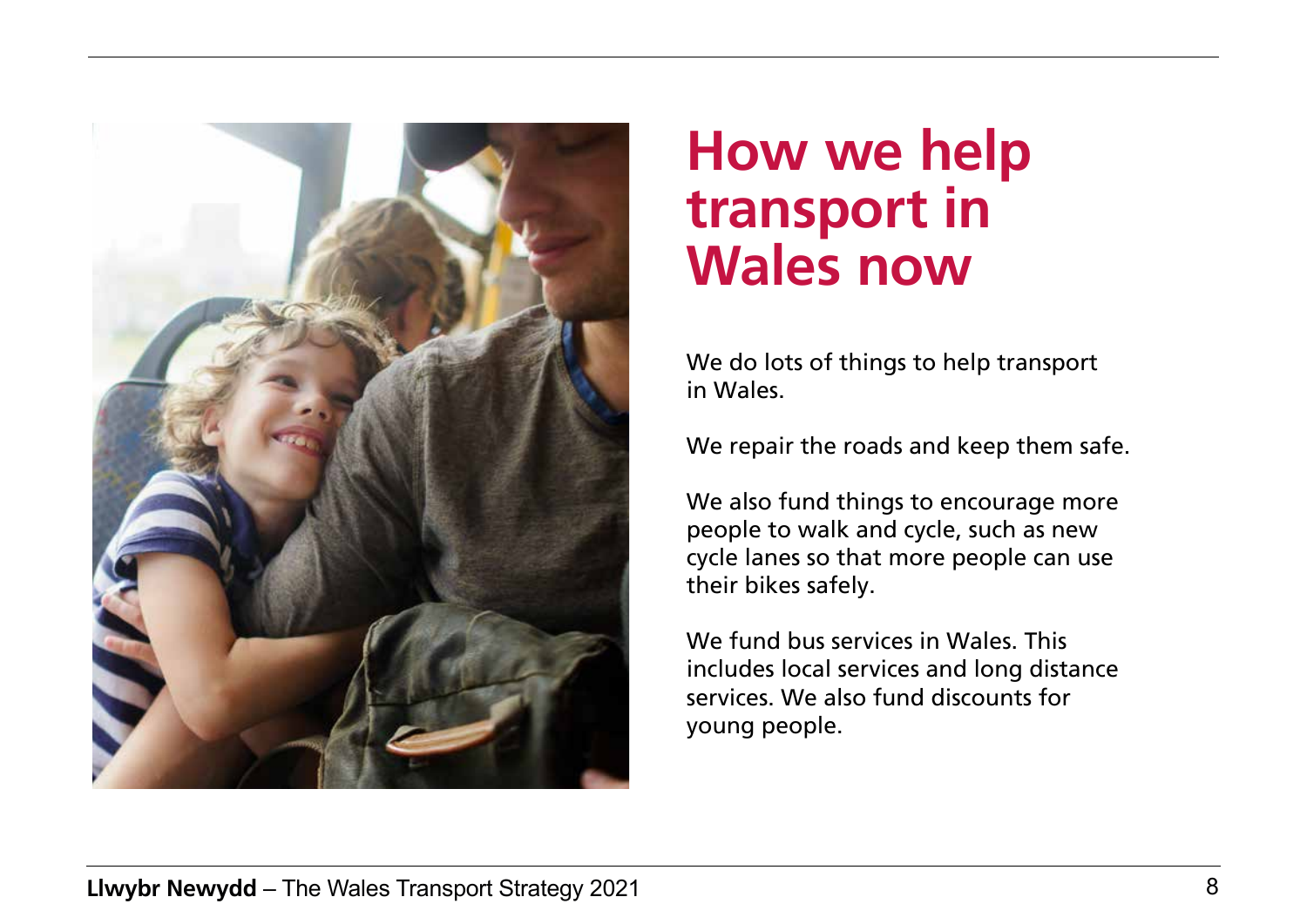



We also help fund rail services in Wales.

We have set up a new organisation called 'Transport for Wales'. They help us deliver transport in Wales including some of the train services.

They are also building new metros. A metro is a more joined up public transport system using buses, trains and light rail, which run more often and to more places.

And we fund things that make transport services more accessible such as ramps for people who use wheelchairs.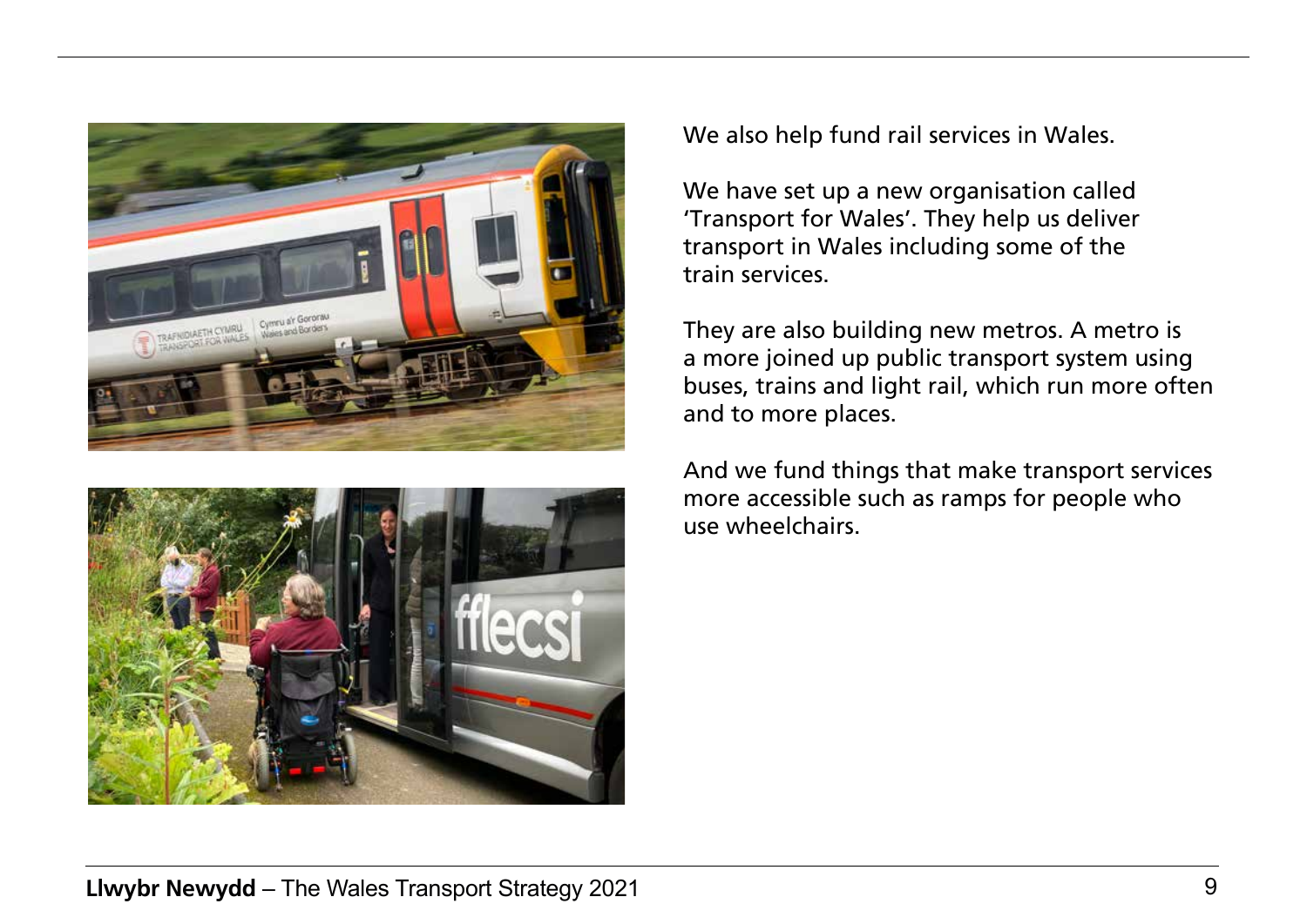



#### **Why do we need a new strategy?**

We wrote our last strategy in 2008. Since then, a lot has changed.

For example, we have a new law that means we have to think more about future generations. This means we need to think about the environment and people in the future as well as about what happens now.

Also we still need to improve some things about transport in Wales.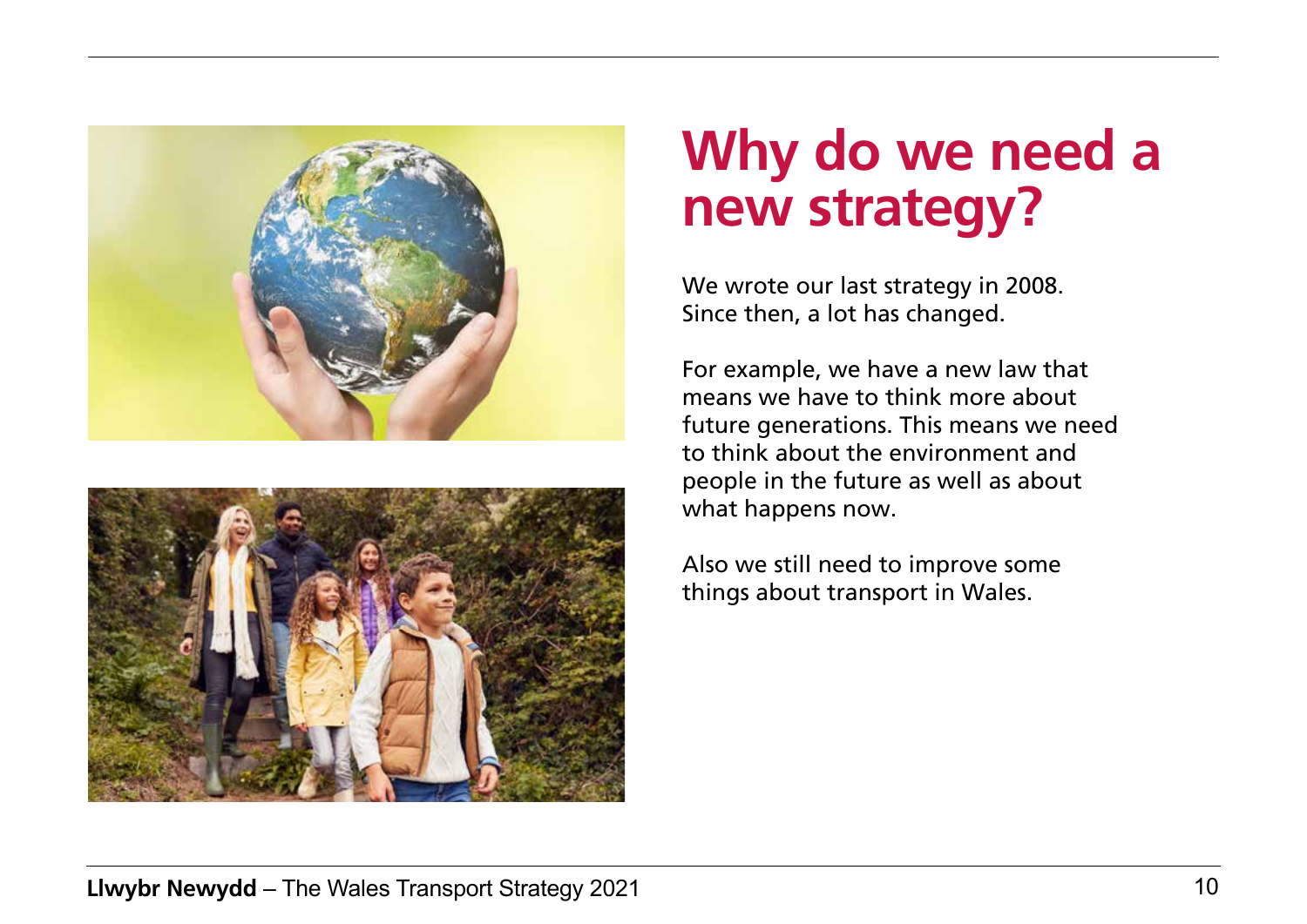



#### **Cars**

Most people in Wales need a car to get to where they need to go. Especially if they live in a rural area.

But cars are bad for the environment. They give off gas that makes climate change worse.

When you drive a car, the tyres get worn down. Tiny particles from the tyres can get into the air that we breathe. This is bad for our health – especially for children.

And lots of cars can mean more traffic jams.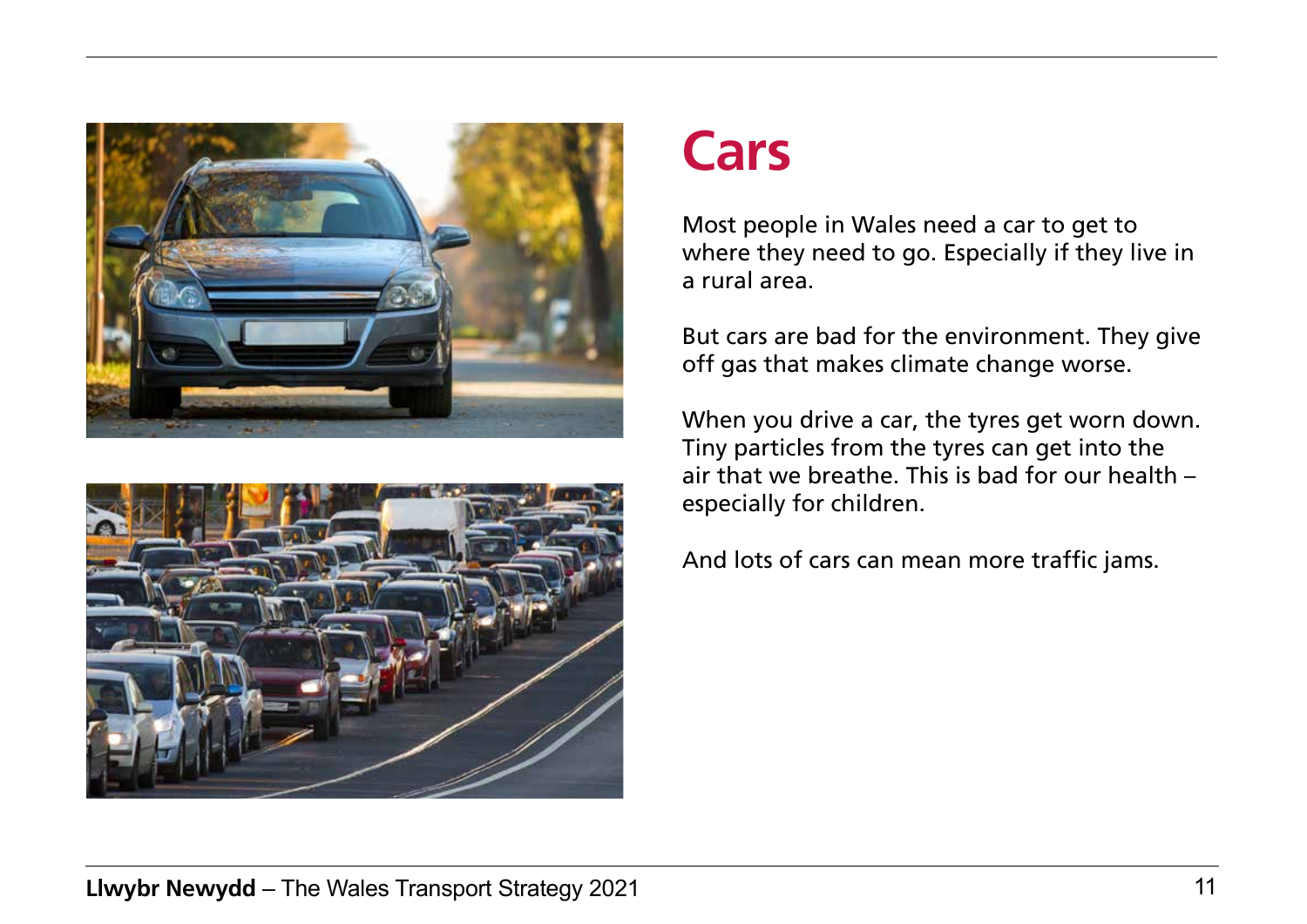



## **Buses and trains**

Lots of people in Wales need to use buses and trains because they don't have a car.

But they might be worried about doing that.

Maybe the bus won't come on time.

Maybe there won't be enough room for a wheelchair.

Sometimes buses and trains are late.

Buses and trains don't always go where you want to go, when you want to go there.

And people are worried that they might catch COVID-19 on a bus or a train.

Lots of places in Wales are not near a train station, so people can't use the train.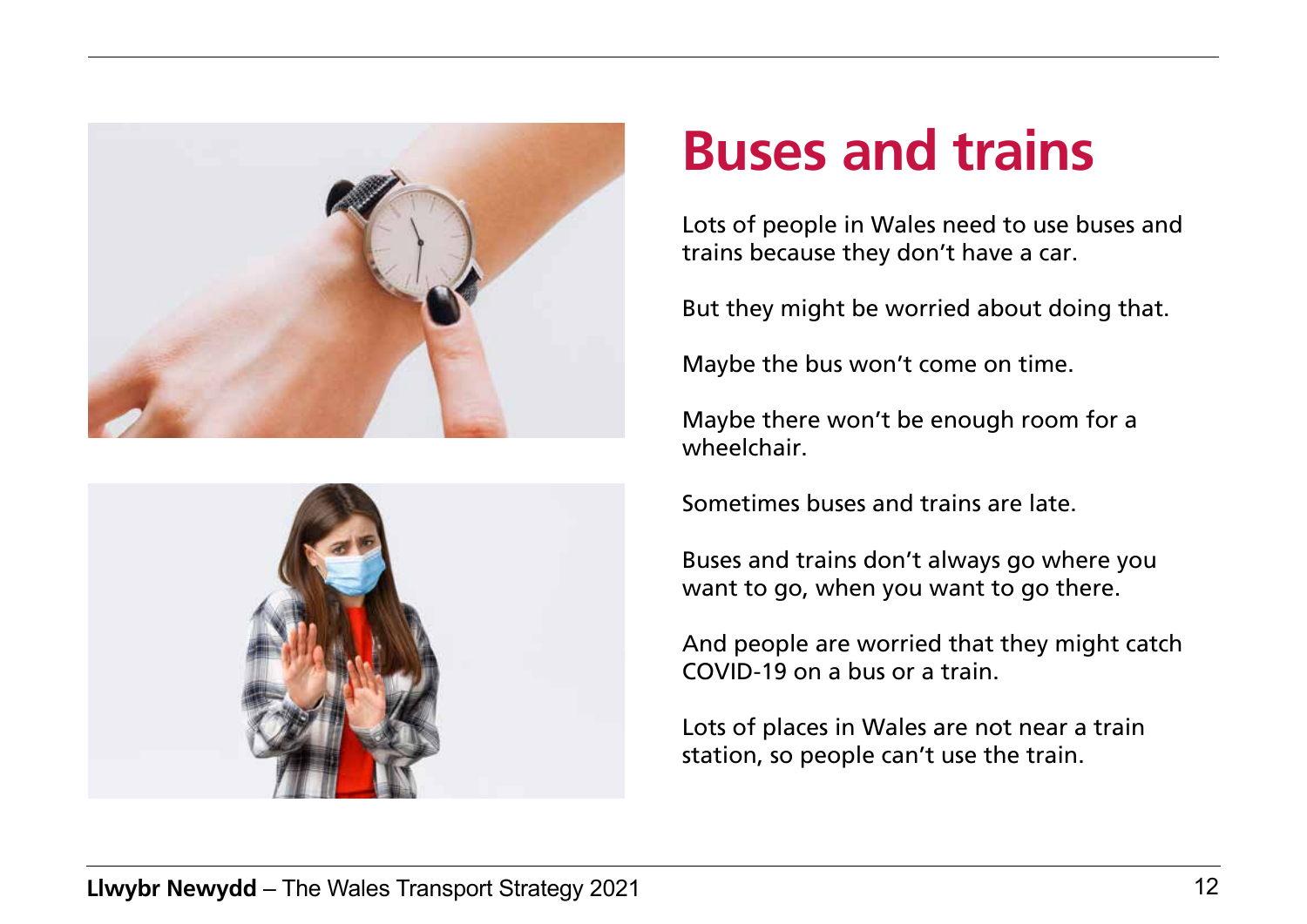

## **Walking and cycling**

We want more people to walk and use a bike.

This is because walking and cycling are good for your health. It also means fewer cars on the road.

But lots of people in Wales can't walk or cycle. Or they don't feel safe.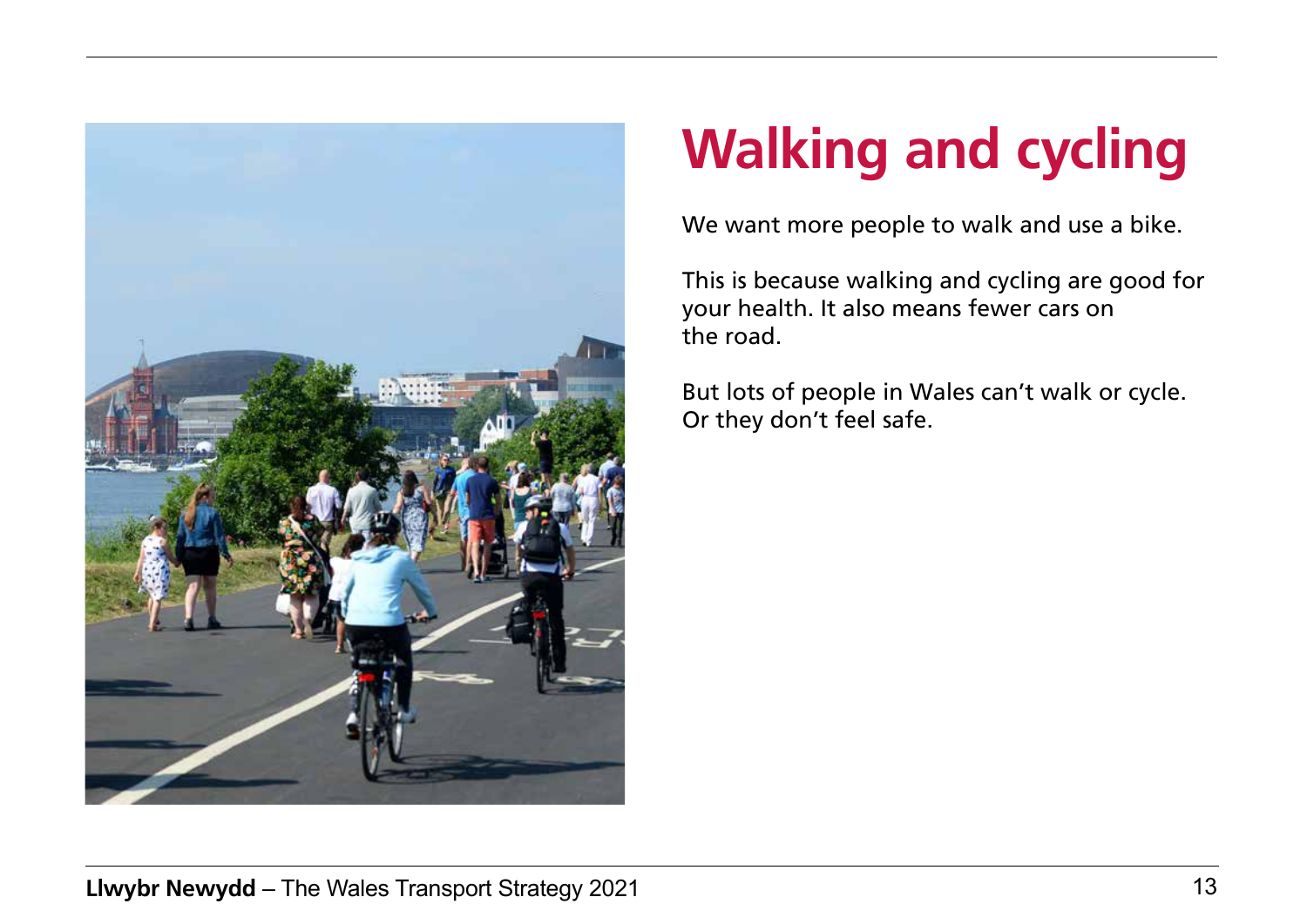

## **What does our new strategy say?**

It says that we want a transport system that is accessible, efficient and sustainable.

Accessible means a transport system that more people can use.

Efficient means a transport system that gets people where they want to go, when they want to go there, and makes good use of resources.

Sustainable means a transport system that is also good for Wales.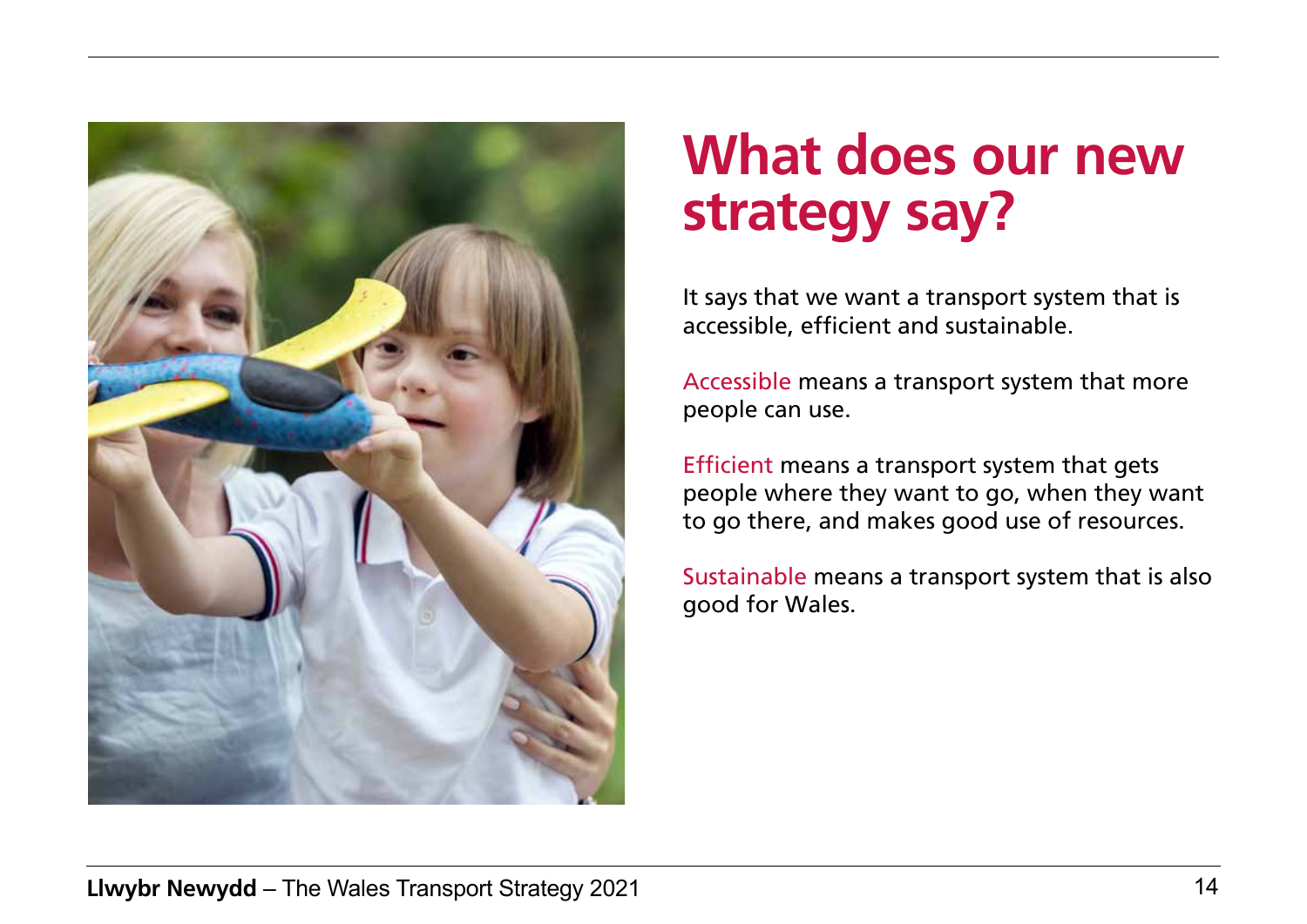



## **What are the most important things that we need to do?**

Our new strategy says that there are three important things to do.

Firstly, we want to bring services to people to reduce the need to travel. This means more local services so that people don't need to use their car every day.

Secondly, we want to allow people and goods to move easily from door to door by sustainable transport. This means we want to support more public transport services, more walking and cycling. We also want to make sure that we have good transport infrastructure in Wales so that it is easier to walk, cycle and use public transport.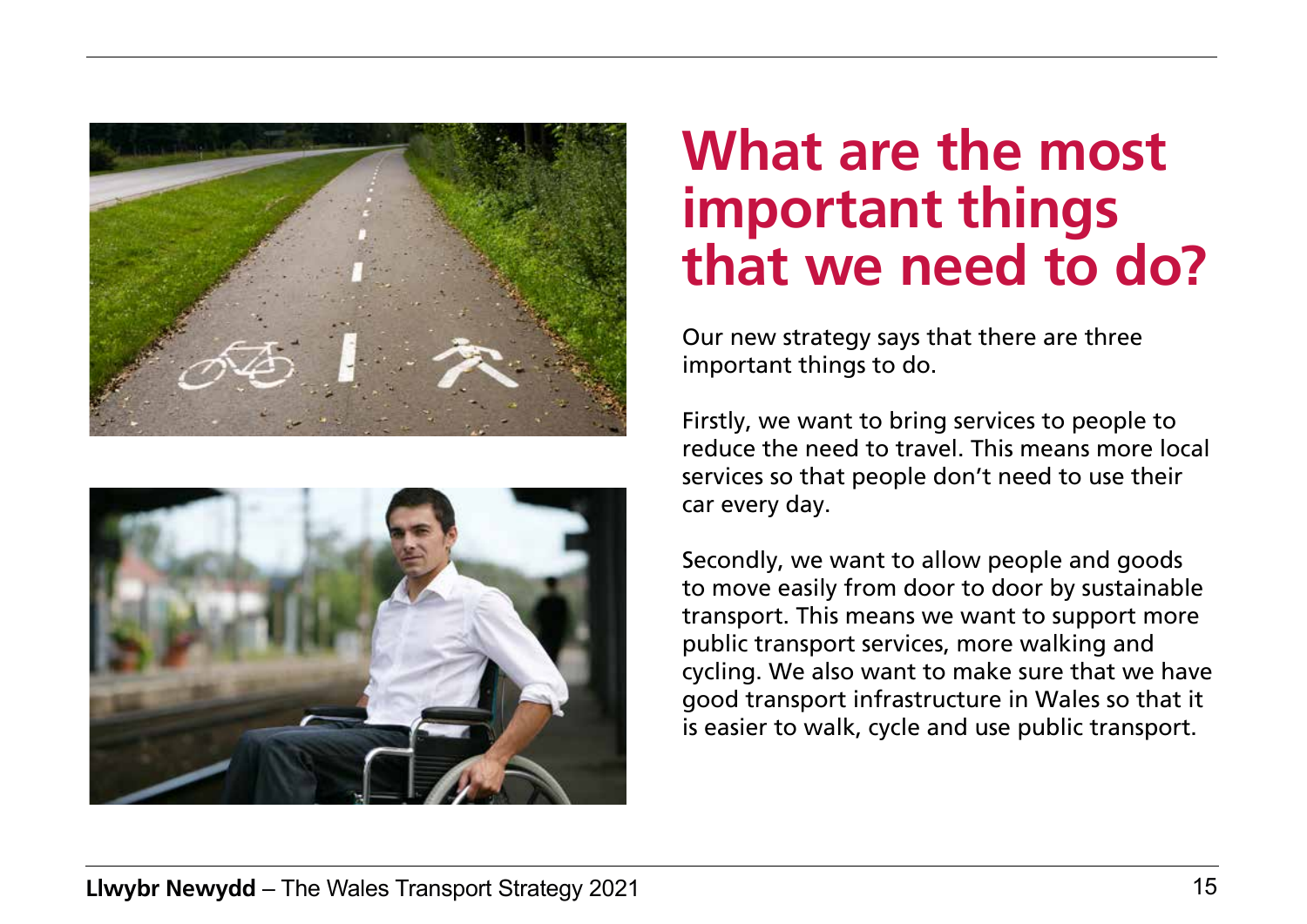

Thirdly, we want more people to leave the car behind. So we will make public transport, walking and cycling more attractive and affordable for everyone.

The strategy also contains nine mini-plans. For example there is one for walking and cycling, and one for buses, trains, taxis and community transport. The mini-plans tell you more about what this means for each kind of transport.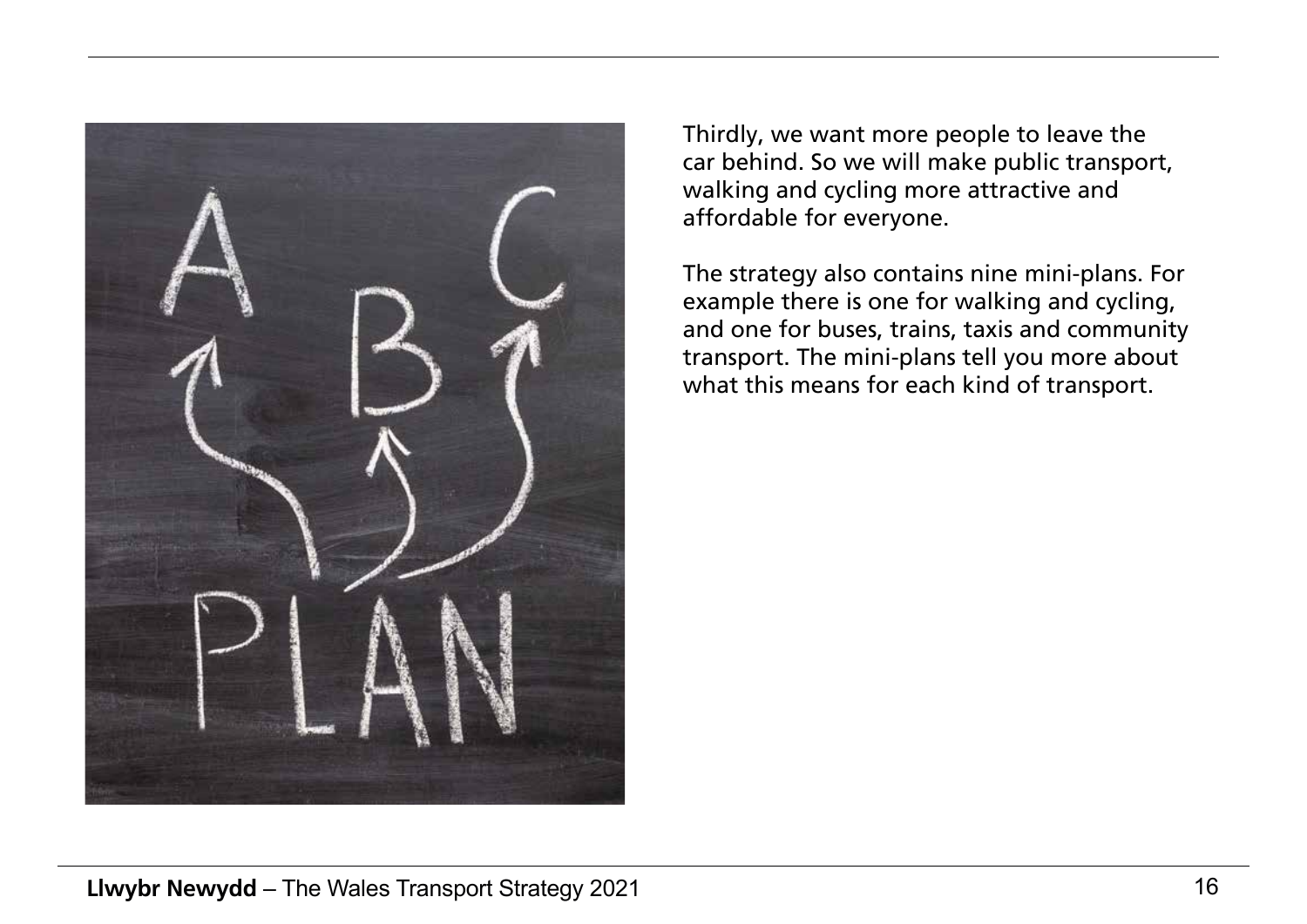



## **Why do we need to do this?**

In Wales we have to think about the future. We have to think about what we want for our children, and their children.

So in the long term we want to make sure that our transport system is good for people and communities. This means that we want everyone to feel confident about using public transport – whether or not you have a disability. We want people in Wales to be healthier because the air is cleaner and more people walk and cycle every day.

We want to make sure that our transport system does not harm the environment. So we need more electric cars and buses, and cleaner trucks and other types of transport. We also need to look after nature and make sure there is less waste from transport.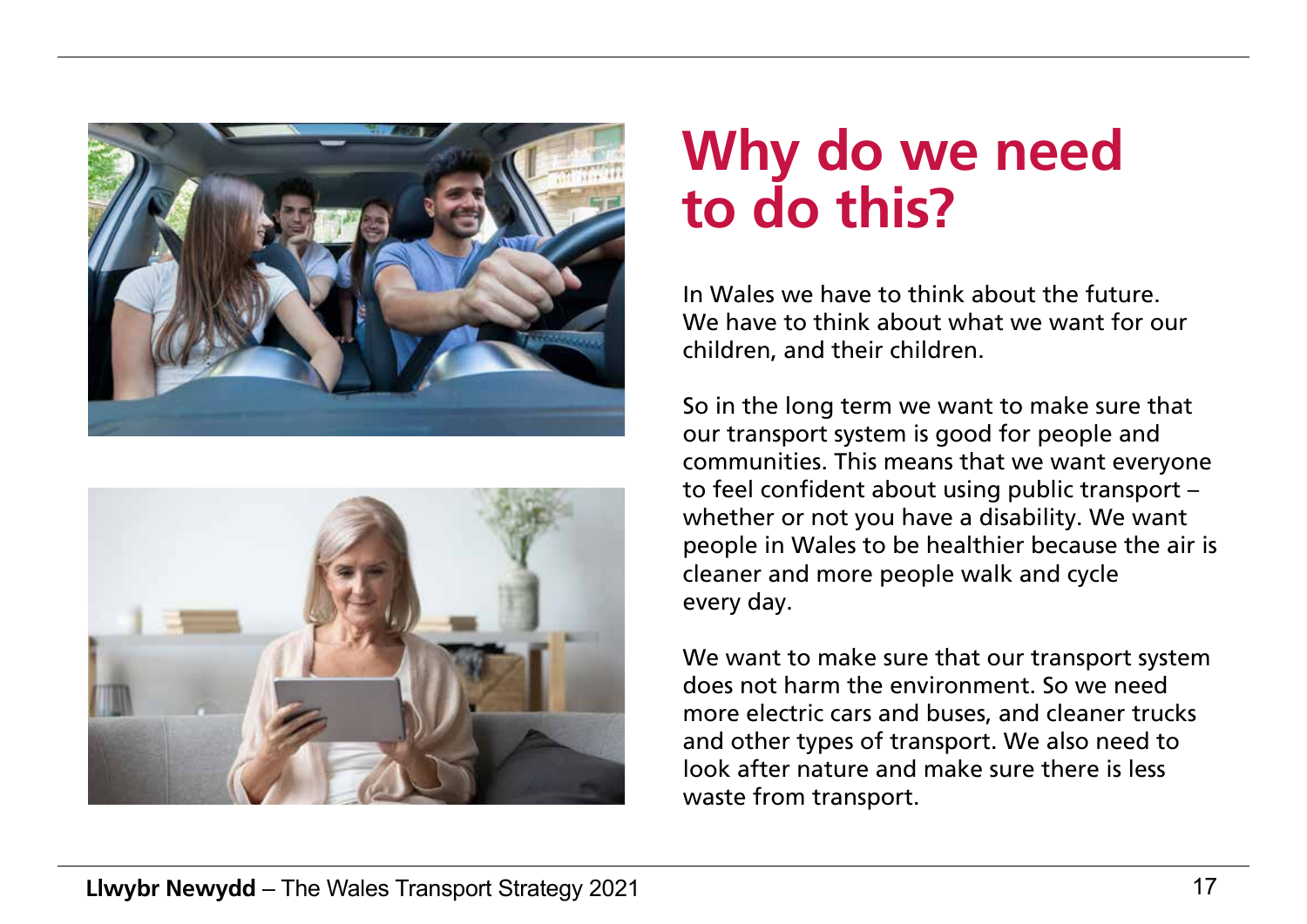

We want a transport system that is good for local places and the economy. That means it should be easier to get from place to place using public transport or walking and cycling, even if you live in a rural area.

And finally we care about culture and the Welsh language. So we want to make sure that you can use Welsh on buses or trains if you want to. And that there are good bus and train services to sporting events. We also need to look after transport heritage in Wales.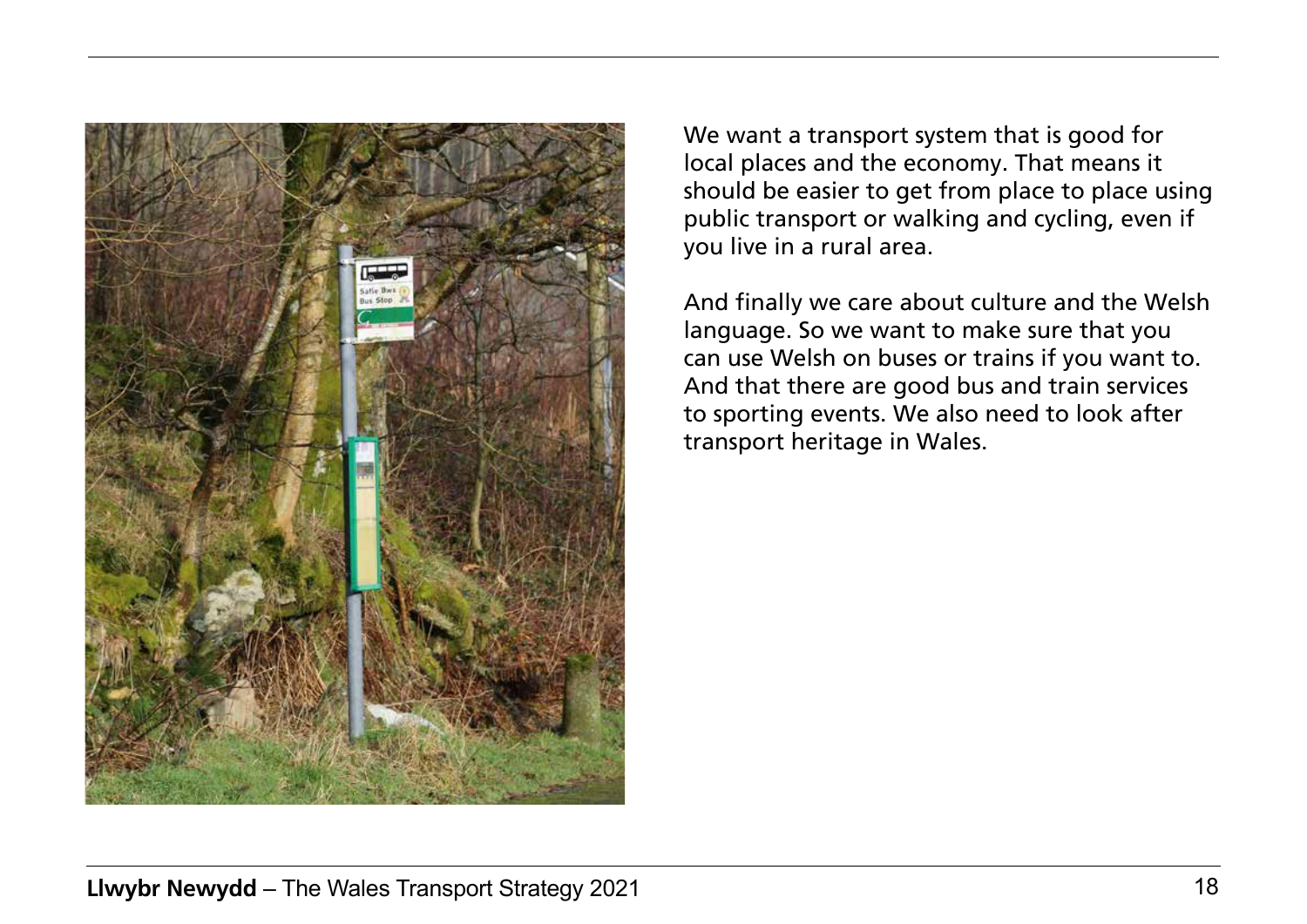

## **What happens next?**

Now that we have published our strategy, we need to make sure that we do what we say we will do.

The next step is to write a plan that says what we will spend money on.

Then local authorities will help write regional plans for transport in each part of Wales.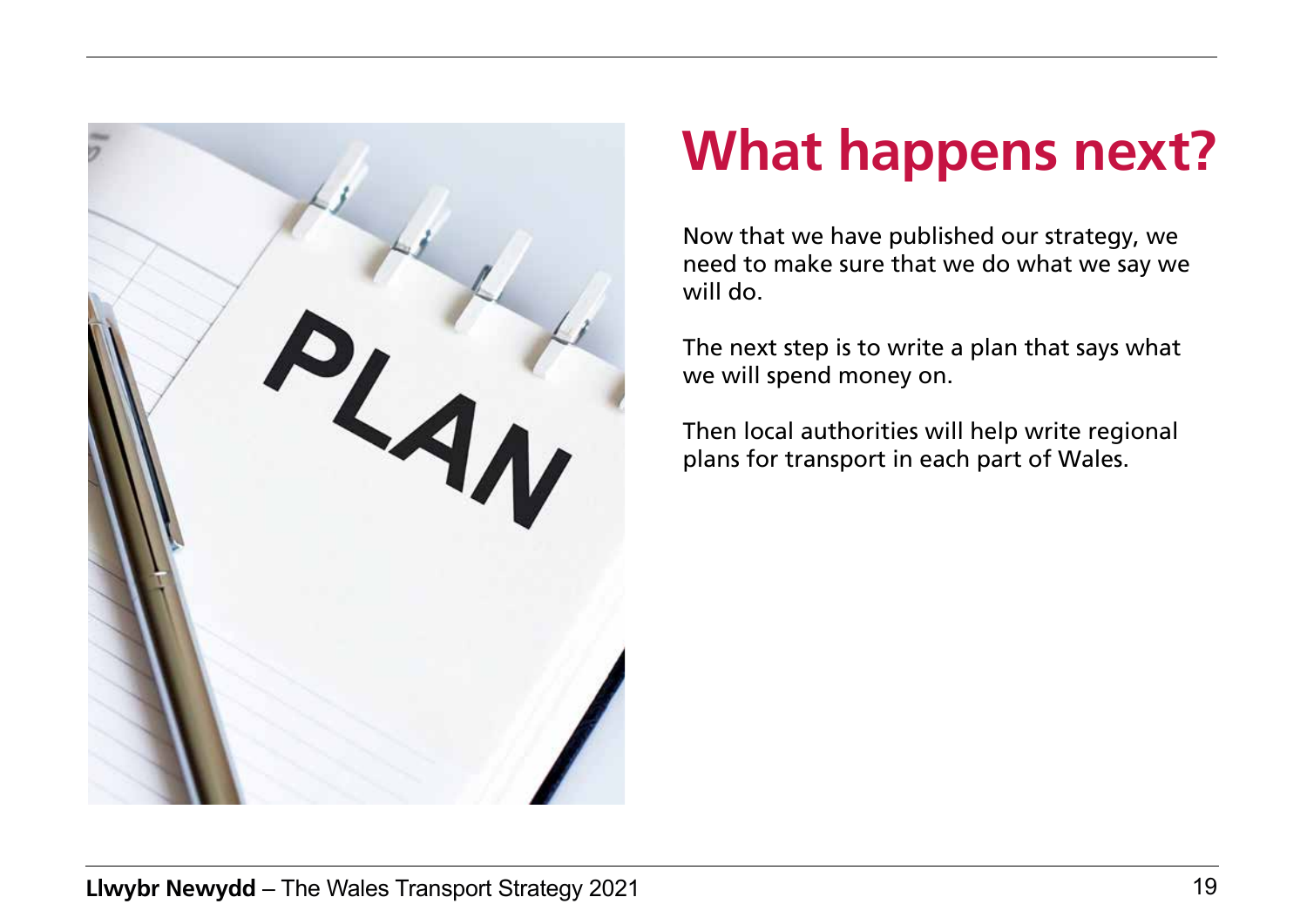





There are too many roads and buses to include every one of them in the strategy!

But the strategy is about all the buses, all the trains and all the roads in Wales.

It will help us make big decisions about that.

It will also help us decide where we should spend money.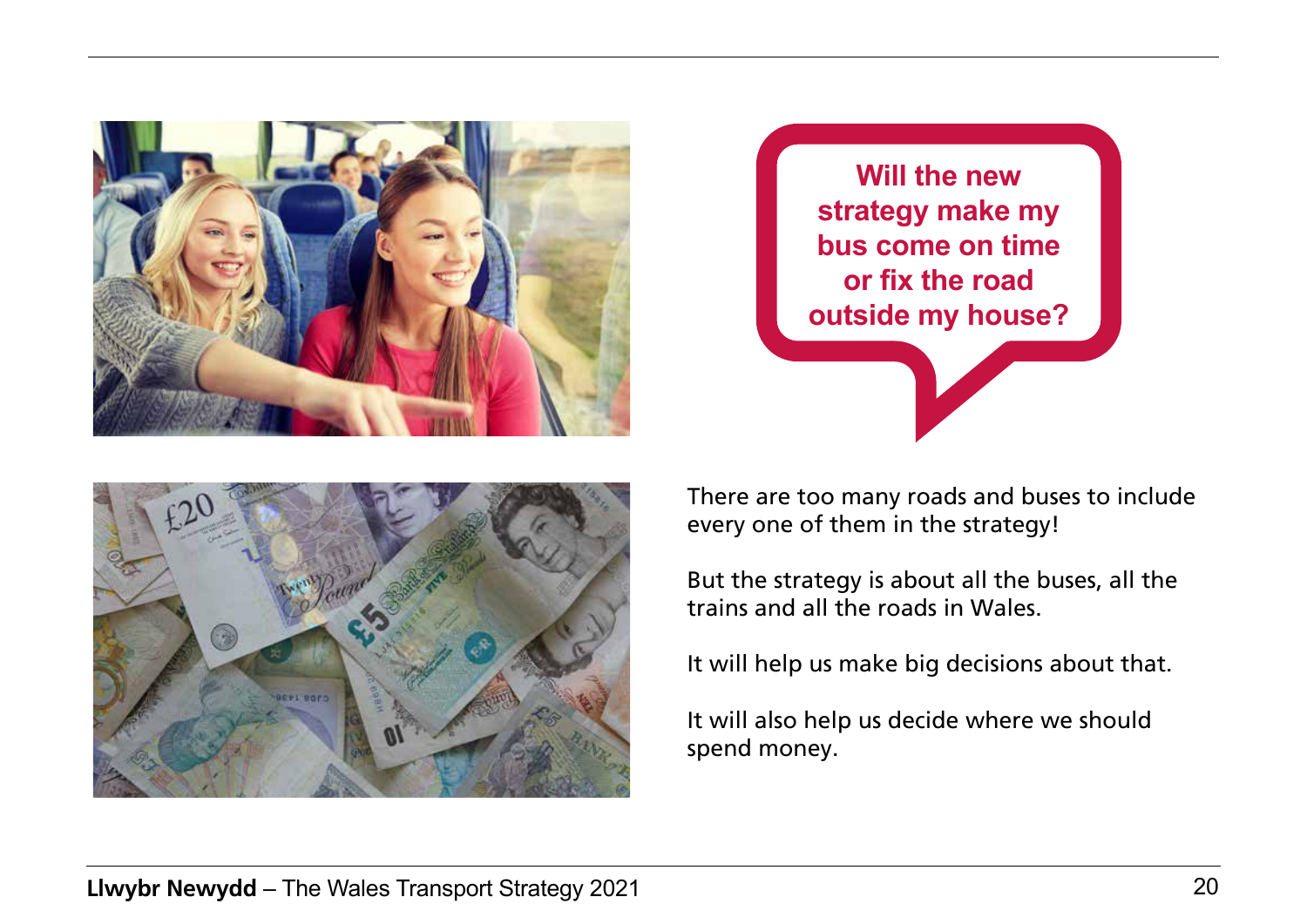

## **Thank you for helping us**

Lots of people have helped us write this strategy.

We spoke to some people in meetings.

For example, we spoke to young people and older people. We spoke to disabled people and people with a learning disability. They told us about what it was like for them to use buses or taxis or trains.

Over 400 people and organisations also sent us their answers to the questions we asked in our consultation exercise.

We have used all of that information to improve our strategy.

Thank you!